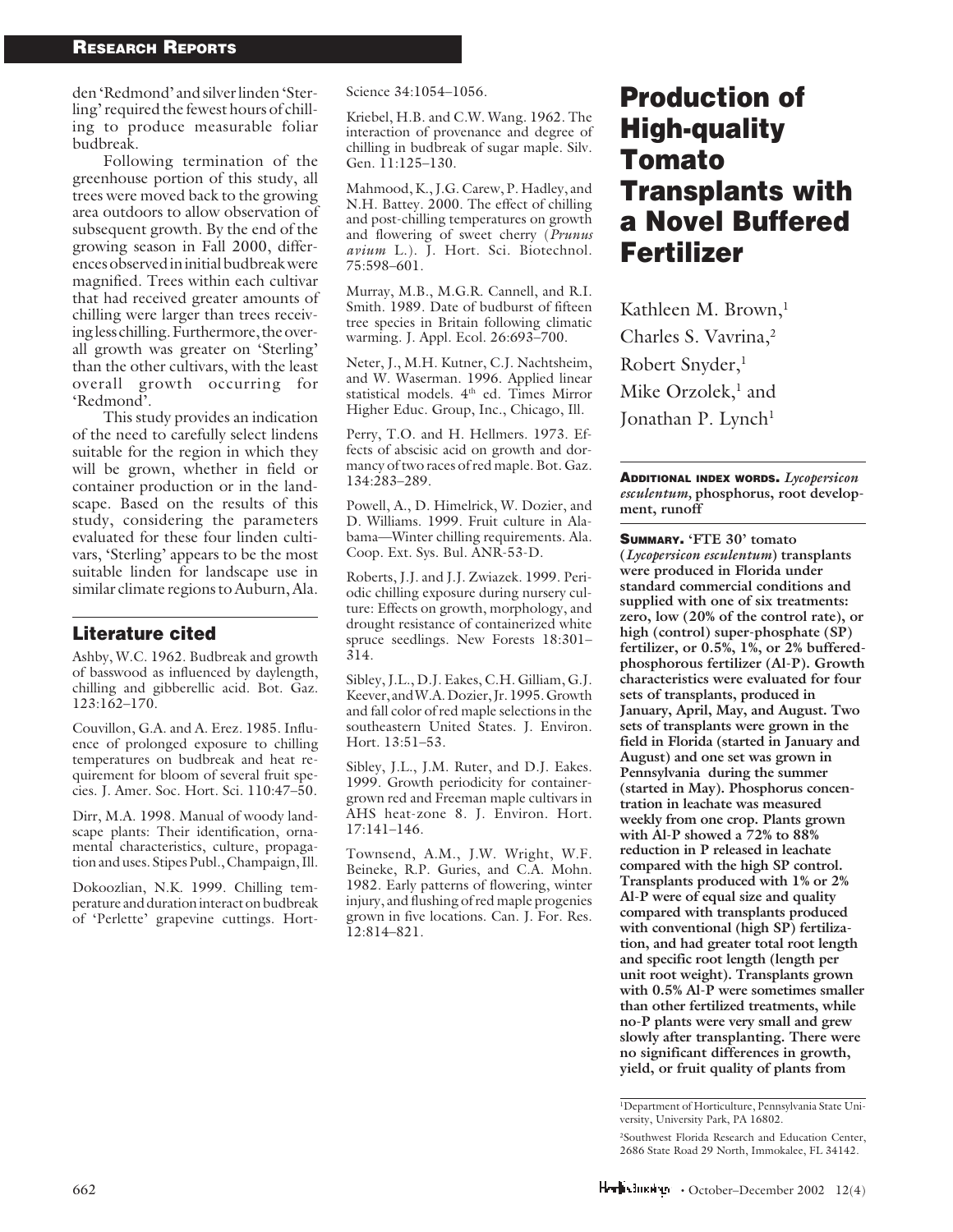**transplants grown with 1% or 2% Al-P or high SP at either site. Therefore high quality tomato transplants can be produced using buffered-P fertilizer, while reducing P leaching from the containers.**

roduction of quality crops from transplants requires the use of uniform, high quality transplants. Many factors determine transplant quality, including leaf area, root to shoot ratio, root volume, fertilization, height, transplant age and shipping and storage conditions and duration (Cantliffe, 1993). High quality transplants are tolerant of shipping and transplanting stresses and are capable of rapid establishment in the field, leading to earlier and often greater yield (Orzolek, 1991, 1996; Vavrina and Orzolek, 1993). Transplants should be compact and short for efficient planting with mechanized planters. Shoot growth is currently regulated by plant age (Vavrina and Orzolek, 1993). Growth retardants are effective for height control, but have not been labeled for use on vegetable crops (Orzolek, 1986). Water restriction, nutrient stress (especially low P), and other treatments may be used to control height but these may have negative effects on subsequent field establishment and yield (Cantliffe, 1993; Latimer, 1991). Mechanical conditioning, such as brushing or shaking, works well, but development of mechanized equipment has so far been a limitation (Latimer, 1991).

It has been suggested that lower P availability could be used to restrict shoot growth as a method of growth retardation (Sheldrake, 1991). The reduced leaf area and the increased root to shoot ratio associated with lower P availability would be expected to improve resistance to transplant shock, especially under dry conditions (Watts et al., 1981). However, it is difficult to reduce P to an extent necessary to produce desirable growth retardation without risking P deficiency, because P availability is difficult to control in horticultural media. Media used for production of transplants and many other horticultural crops are typically based on peat and other materials which lack the ability to bind and buffer P. Thus, any P added to the medium which is not immediately used by the plant would

be leached out in the next irrigation (Yeager and Barrett, 1986). Growers must therefore add excess P to ensure an adequate supply at all times. Concentrations of P typically used in transplant production are in the range of 150 to 500  $\mu$ M (1.5 to 4.6 ppm) while fertile soils contain only 1 to 5 µ<sup>M</sup> (0.03 to 0.15 ppm) P in solution (Reisenaur, 1964).

Excessive P use in horticultural production systems is wasteful and can create significant environmental problems when P enters the environment. This is a recognized problem in the transplant production areas of Florida, a major producer of vegetable transplants for the eastern U.S. (Vavrina and Summerhill, 1992). Transplant production in Florida is concentrated in regions adjacent to the Everglades, which is ecologically sensitive to P in agricultural runoff. Fertilization technologies such as buffered P that reduce P leaching from container grown plants might help alleviate this problem.

Alumina-buffered P (Al-P) is a novel method for supplying a lower but constant concentration of P in the medium (Elliott et al., 1983; Lin et al., 1996; Lynch et al., 1990). The buffering ability of alumina mimics the complex chemical and biological buffering of solution P that occurs in natural soil (Comerford, 1998). Use of Al-P rather than conventional soluble or slow-release fertilizer has been shown to greatly reduce P concentration in leachate from various containerized crops (Borch et al., 1998; Brown et al., 1999; Lin et al., 1996). Marigold (*Tagetes patula*) and impatiens (*Impatiens wallerana*) plants grown with Al-P had better post-production quality and wilted more slowly when irrigation was withheld than plants grown with conventional soluble P fertilizer (Borch et al., 1998). Differences in drought tolerance were attributed to better root development and smaller leaves.

The effects of Al-P on root mor-

phology and architecture could be important for quality and establishment of vegetable plants, which are typically produced as plugs and transplanted into the field. Rapid root proliferation after transplanting may be an important factor determining establishment and early yield (Leskovar and Stofella, 1995; NeSmith, 1999). Buffered P fertilizers may therefore be useful in reducing P leaching from transplant production areas, and in producing transplants with better rooting, and therefore better resistance to the stresses of shipping and transplanting operations. The objective of this study was to evaluate Al-P fertilizer for the production of tomato transplants in Florida, including evaluation of field performance of the transplants in both Florida and Pennsylvania.

# Materials and methods

Tomato transplants were produced in Immokalee, Fla., in Speedling (Plant City, Fla.) Styrofoam plug trays with  $10 \times 20$  cells,  $26 \text{ cm}^3 \ (1.6 \text{ inch}^3)$ each, which were sterilized by dipping in a 0.3% sodium hypochlorite solution and then rinsing in water. Before seeding, Verlite Vegetable Plug Mix A (Verlite, Tampa, Fla.) medium with no starter fertilizer was mixed with one of the following P treatments: no  $P =$ plain Verlite, high SP = 1.48 g**.** L–1 (2.5 lb/yard3 ) super-phosphate [0.13 g**.** L–1  $(130$  ppm) elemental P], low SP =  $20\%$ of control [0.297 g**.** L–1 (0.5 lb/yard3 ) super-phosphate [0.026 g**.** L–1 (26 ppm) elemental P], 0.5% Al-P = 5 g**.** L–1 (8.4 lb/yard3 ) Al-P; 1% Al-P = 10 g**.** L–1  $(16.8 \text{ lb} / \text{ yard}^3)$  Al-P, or 2% Al-P = 20 g**.** L–1 (33.7 lb/ yard3 ) Al-P. The Al-P was produced with a desorbing concentration of  $200 \mu$ M (6.2 ppm) P after the first rinse (Lynch et al., 1990). Previous work had shown that Al-P at 1% to 2% provides adequate P for plant production (Borch et al., 1998; Lin et al., 1996). Tomato seeds of 'FTE 30' (Petoseed, Seminis Inc., Oxnard, Ca-

**Table 1. Dates and locations of transplant production and planting in field sites. All transplants were started in Immokalee, Fla., and one set was planted in Rock Springs, Pa.**

| <b>Transplants</b> | <b>Season</b> | Planted in field |             |  |
|--------------------|---------------|------------------|-------------|--|
| started            | designation   | <b>Site</b>      | <b>Date</b> |  |
| 28 Jan.            | Winter        | Immokalee        | 14 Mar.     |  |
| 9 Apr.             | Spring        | Not planted      |             |  |
| 24 Apr.            | Summer        | Rock Springs     | 10 June     |  |
| $12 \text{ Aug.}$  | Fall          | Immokalee        | 15 Sept.    |  |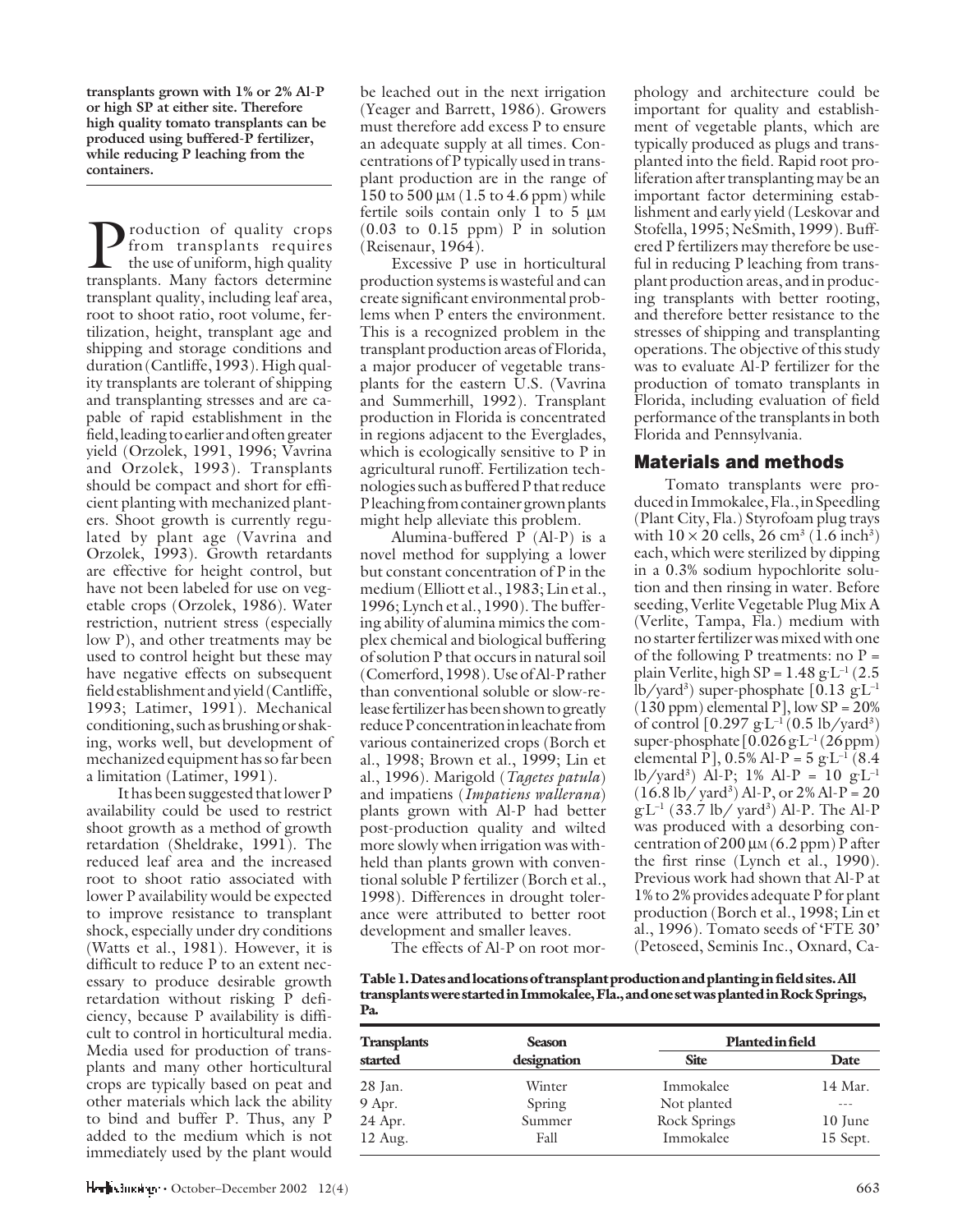lif.) were planted in the trays, which were watered daily with a 1/4-strength Hoagland's solution modified to contain no P (Lorenz and Maynard, 1988). The N concentration was 56.25  $\mu$ M (45 ppm) from ammonium nitrate (NH<sub>4</sub>NO<sub>3</sub>). Transplants were grown in a greenhouse with a clear plastic cover and sides that were lowered during the day. There were four blocks per treatment, each block consisting of one-half tray (100 plants).

Tomato transplants were started 28 Jan. (winter),  $\overline{9}$  Apr. (spring), 24 Apr. (summer), and 12 Aug. (fall) and sampled after 5 weeks for transplant quality (Table 1). The following measurements were made on transplants from all four crops in Florida: stem length and diameter, fresh weight of roots and shoots, leaf area, dry weight of leaves, stems, roots, and shoots, true leaf number, and chlorophyll content, measured as absorption of green light (calculated from differences in optical density at about 650 and 940 nm) with a chlorophyll meter (SPAD 502; Minolta, Ramsey, N.J.). There were five plants sampled from each of four blocks. Transplants from the winter, summer, and fall experiments were also sent to Pennsylvania and the following characteristics were evaluated on one plant from each of the four blocks: root length, root, shoot, and leaf dry weight, and P content of leaves, roots, and stems. For root length determination, whole root systems were scanned using a flat bed scanner (Scanjet IIC; Hewlett Packard, Palo Alto, Calif.). Root length was estimated using image analysis software (Delta-T SCAN; Delta-T Devices LTD, Burwell, Cambridge, England). Specific root length was calculated by dividing the total root length per plant by the dry weight of the roots. Root to shoot ratio was calculated from the dry weight of the roots and shoots. Dry weights used in these calculations were from the samples processed at Pennsylvania State University, i.e., the same samples as used for root length. The P content of dried plant tissues was measured by the method of Murphy and Riley (1962).

For measurements of P in leachate, plants started in January were evaluated weekly. Twenty cell subunits were cut from the experimental flats for the leachate collection. These subunits were placed atop plastic boxes on the days when all leachate was collected (once per week). To create leachate, two applications of 100 mL (3.38 oz) water each were applied via graduated cylinder (taking care not to spill over) over the individual subunits at each collection time. Water in and water out was measured. On days when leachate was not collected (i.e., irrigation for transpirational replacement only) plants were irrigated manually with minimal water, so as not to create runoff. Minimal or no leaching occurred on those days. The P concentration was measured by the method of Murphy and Riley (1962).

Three of the transplant crops were planted in the field to evaluate field establishment and yield, two in Florida and one in Pennsylvania. Winter and fall transplants were planted in Immokalee fine sand (sandy, silicaceous, hyperthermic, Arenic Haplaquod) in Immokalee on 5 Mar. 1997 and 15 Sept. 1997, respectively. Beds in the fall were fumigated with methyl bromide and fertilized in a combination broadcast/banded application with  $224$  kg·ha<sup>-1</sup> (200 lb/acre) nitrogen (N), 56 kg·ha<sup>-1</sup> (52.6 lb/a) P, and 291 kg $\cdot$ ha<sup>-1</sup> (260 lb/acre) potassium (K). For the spring experiment, beds from the previous fall were reused, and N and K rates similar to those used in the fall were side dressed in three separate applications (i.e., 1/3 of the total rate each) by introducing into holes 30.4 cm (12 inches) from the center of the bed on each side of the plants in February, March and April. No additional P was supplemented in the spring. Plants were spaced 61 cm  $(24 \text{ inches})$  (spring) or 46 cm (18 inches) (fall) apart under white plastic in beds spaced 1.83 m (6) ft) apart (center to center). Plants from different P regimes were arranged in a randomized complete block design with six blocks each containing 16 (winter) or 14 (fall) plants for each P treatment. Seepage irrigation was used to water tomato plants when required. Plants were staked, pruned, and tied. Plant establishment was evaluated by clipping plants at ground level at 30 and 45 d after transplanting for determination of shoot fresh weight and the number and weight of green fruit. There were six samples per treatment in the winter experiment and three samples per treatment in the fall experiment. Fruit were harvested 11 and 12 weeks after transplanting for the spring experiment and 11, 12, and 13

weeks after transplanting for the fall experiment. Fruit were separated into size and color (red or green) classes, counted, and weighed. Size grades were determined by fruit diameter classes as follows: extra-large, >7.14 cm (2 25/32 inches); large, 6.51 to 7.14 cm (2 17/32 to 2 27/32 inches); medium, 5.79 to 6.51 cm (2 9/32 to 2 19/32 inches); cull, <5.79 cm (2 9/32 inches).

Transplants started on 24 Apr. were shipped to Pennsylvania 2 June and arrived 3 June. They were stored in a cold room  $[5 °C (41 °F)]$  in the dark for 2 d and then in a cold frame for 5 d before planting. Preplant fertilizer (12N–21P–6.6K) was applied to the plots at  $44.8 \text{ kg} \cdot \text{ha}^{-1}$  ( $40 \text{ lb/acre}$ ) N. Transplants were planted through black plastic mulch by hand on 10 June in Rock Springs, Pa. Replications of 15 plants per treatment were arranged in a randomized complete-block design within six rows, each 148 m (485.6 ft) long. The center four rows, each with six replications, were the experimental plants, and these were surrounded by border plantings of 15 plants each. Plants were spaced 0.8 m (2.62 ft) apart. Six adjacent plants were left in the center of each replication for yield evaluation, and other plants, not adjacent to those used for yield, were sampled during the season for assessment of plant establishment. Irrigation was provided by drip tape and standard production practices for tomato were used (Orzolek et al, 1997). Plant establishment was evaluated by measuring plant height, width, leaf number, shoot dry weight and root dry weight at 2 and 4 weeks after planting, and shoot dry weight, root dry weight and green fruit number 8 weeks after planting. Breaker, turning, and pink fruit were harvested at 16 and 17 weeks after planting, passed through a size grader, counted and weighed. Size ranges for fruit diameter in each grade were extra-large, greater than 7.0 cm (2 3/4 inches); large, 6.5 to 7.0 cm (2 9/16 to 2 3/4 inches); medium 5.7 to 6.5 cm (2 1/4 to 2 9/16 inches), and cull (not included in yield) <5.7 cm (2 1/4 inches). Defective and fully ripe fruit were not included in yield data.

The effects of P treatments and season of production were analyzed using analysis of variance (ANOVA), and mean comparisons were done by Fisher's protected least significant dif-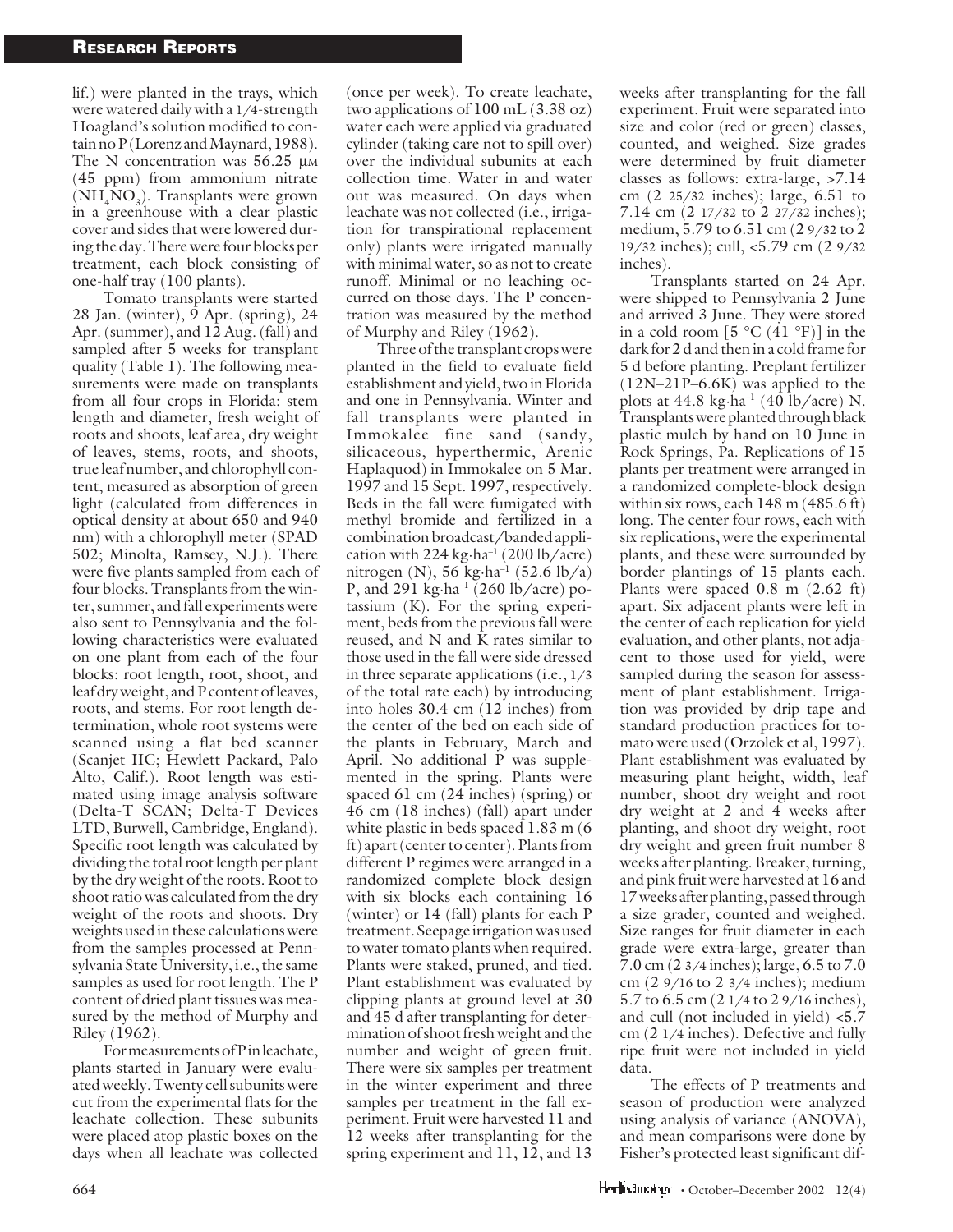**Table 2. Analysis of variance results for the effect of P and season of transplant production (S) on various measures of transplant growth. F ratio values are shown; NS,\*,\*\*,\*\*\*Nonsignificant or significant at** *P* **< 0.05, 0.01, or 0.001, respectively. Degrees of freedom for analyses of Florida (FL) data were 5 (P), 3 (S), 15 (P** $\times$ **S), and 69** (residual), and for Pennsylvania (PA) they were 5 (P), 2 (S), 10 (P × S) and 54 **(residual) because PA did not collect data for the spring transplants.**

| <b>Variable</b>      | <b>Site</b><br>evaluated | P          | S                 | $P \times S$        |
|----------------------|--------------------------|------------|-------------------|---------------------|
| Total dry weight     | FL                       | $33.5***$  | $32.0***$         | $2.1***$            |
| Shoot dry weight     | FL                       | $37.7***$  | $31.6***$         | $2.5$ <sup>**</sup> |
| Leaf number          | FL                       | $10.8***$  | $29.9***$         | $0.7^{NS}$          |
| Leaf area            | FL                       | $45.8***$  | $8.6***$          | $2.9**$             |
| Stem length          | FL                       | $44.3***$  | 2.4 <sup>NS</sup> | 1.3 <sup>NS</sup>   |
| Leaf chlorophyll     | FL                       | $14.6***$  | $11.1***$         | $3.8***$            |
| Root dry weight      | <b>PA</b>                | $67.2***$  | 228.1***          | $12.3***$           |
| Root length          | <b>PA</b>                | $30.7***$  | $47.7***$         | $8.9***$            |
| Specific root length | <b>PA</b>                | $11.2***$  | $4.5^*$           | $9.3***$            |
| Root to shoot ratio  | <b>PA</b>                | $14.0***$  | $128.4***$        | $2.8***$            |
| P content of leaves  | <b>PA</b>                | $171.5***$ | $38.1***$         | $11.9***$           |

ference (PLSD) (StatView, SAS Institute, Cary, N.C.). Means of subsamples within blocks were used in ANOVA and standard error (SE) calculations. Where significant mean comparisons are given in the text, the F ratio was significant at *P* < 0.05 and means were compared with Fisher's PLSD.

# Results

GROWTH. Transplant growthmeasured as total dry weight, shoot dry weight, root dry weight, and leaf number or area—was significantly affected by P treatment and season of transplant production (Table 2). However, as expected, the largest differences were found between the no-P treatment and the other treatments. When comparing the treatments other than no-P, there were only small or insignificant differences which varied with the season of production. Low Al-P transplants had smaller dry weights than transplants grown with P treatments other than no-P in the summer and fall experiments, but low SP treatments, which were provided only 20% of the recommended rate of P, were not significantly different from high SP, medium Al-P or high Al-P treatments (Fig. 1). Similar patterns were observed for leaf area, fresh and dry weights of leaves and shoots, and stem length (not shown). Leaf number was less affected by P treatment than was shoot fresh or dry weight. For example, shoot dry weight was reduced by 52% in no-P transplants compared to high SP transplants in the summer experiment, while leaf number was reduced by only 21% (data not shown).

There were no significant differences in leaf number among treatments that received P fertilizer.

Chlorophyll readings were significantly affected by season and P treatment (Table 2). Except in the spring, when all values were equal except no-P, the Al-P and low SP treatments had higher chlorophyll values compared with the high SP control (Fig. 2).

Root fresh and dry weights showed a response to P treatment and season similar to total dry weight (Fig. 1). However, the differences in root growth were less pronounced than those in shoot growth, resulting in higher root to shoot dry weight ratio in some of the lower P treatments (Figs. 1 and 3, Table 2). Despite the higher root to shoot ratios of the no-P and low SP treatments, there was only a weak negative correlation between total transplant dry weight and root to shoot ratio ( $r^2$  = 0.39). Root to shoot ratios of transplants grown with 1% or 2% Al-P were not significantly different from the high SP control.

P treatment and season of trans-

plant production significantly affected root length (Table 2, Fig. 4). Overall, root  $\frac{1}{2}$ lengths were higher in  $\frac{1}{8}$  to  $18$ transplants produced in  $\frac{1}{2}$ summer and in trans- = plants produced with  $\ddot{=}$ Al-P or low SP. Mean comparisons over all seasons showed significantly greater root lengths for Al-P grown

transplants compared with the high SP control (*P* < 0.0001). Root length was also significantly increased by the low SP treatment compared with the high SP control (*P* < 0.001), but root length was reduced when no P fertilizer was added (*P* < 0.0001).

Differences among treatments in root length were larger than differences in root dry weight or root to shoot ratio, especially when high SP and Al-P treatments were compared. This could be explained by the specific root length (root length per unit dry weight) (Fig. 5). Over all seasons, specific root length was greater in all Al-P treatments than in the high SP control or in the no-P treatment, while Al-P treatments were not significantly different from each other or from the low SP treatment. Specific root length was particularly extreme in the fall experiment, when high SP plants had very low values, while the other treatments had greater values than in the other seasons. This was due to differences in length, not dry weight, since high SP transplants had slightly greater root dry weight than the Al-P and low SP transplants (data not shown).

P CONTENT OF TRANSPLANT TIS**sues.** The P treatment significantly affected P content in plant tissues (Table 2, Fig. 6). Patterns of P accumulation among treatments in roots and stems were similar to those in leaves (data not shown). As expected, transplants which received no  $\bar{P}$  fertilization had very low P content. Gener-

**Fig. 1. Total dry weight (roots + shoots) of 5-week-old tomato transplants produced with six different phosphorous (P) fertilization regimes at four times of year. Treatments were no P fertilizer, conventional P fertilizer [superphosphate (SP) at low SP (20% of normal rate) or high SP (normal rate)], and aluminabuffered phosphorus (Al-P) at 0.5%, 1%, or 2%. Values shown are means of four replications + SE; 1.00 g = 0.0353 oz.**

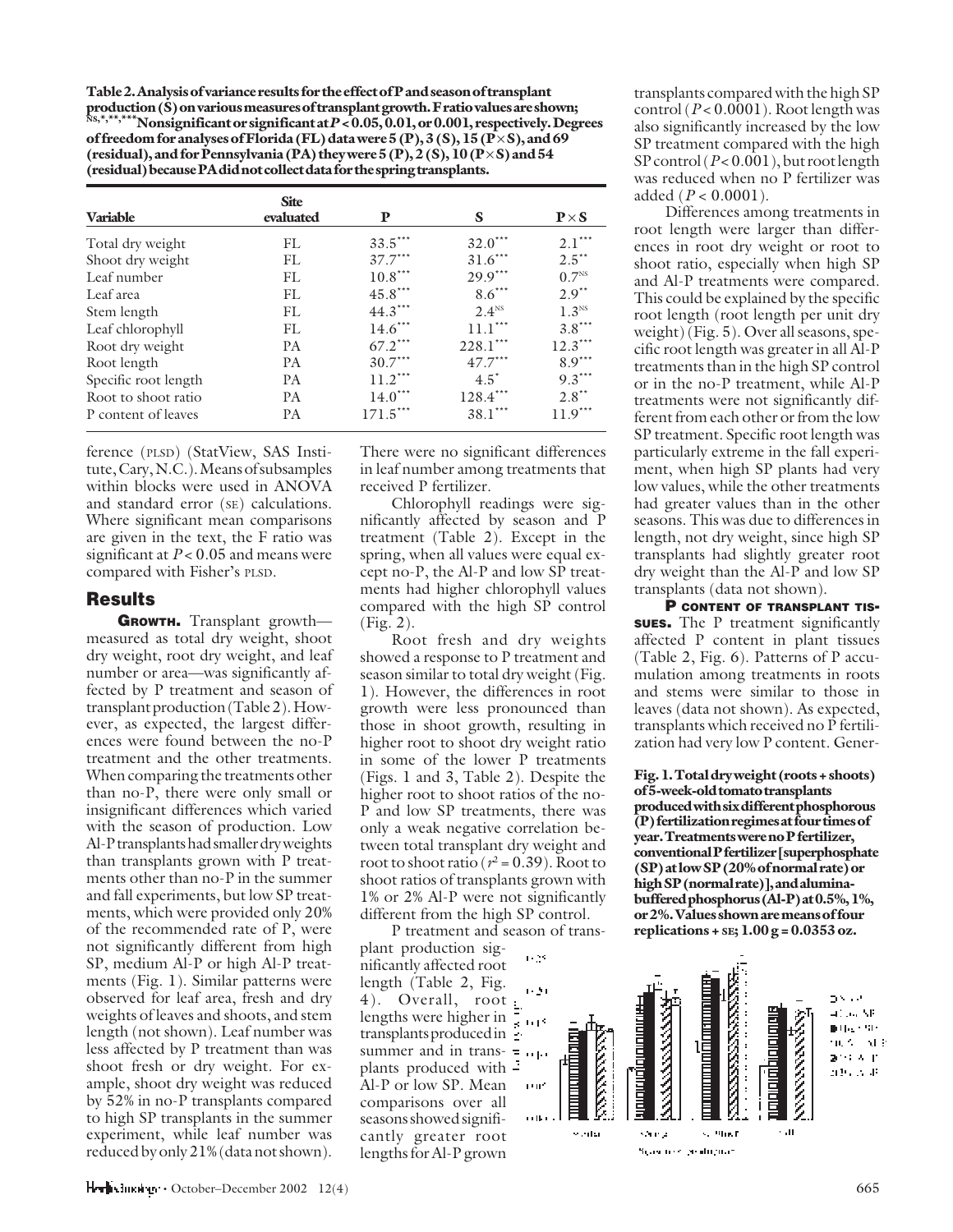#### RESEARCH REPORTS



**Fig. 2. Chlorophyll content of leaves from 5-week-old tomato transplants, as optical density ratio of transmitted light. Treatments were no P fertilizer, conventional P fertilizer [superphosphate (SP) at low SP (20% of normal rate) or high SP (normal rate)], and alumina-buffered phosphorus (Al-P) at 0.5%, 1%, or 2%. Values shown are means of four replications + SE.**



**Fig. 3. Root:shoot dry weight ratios of 5-week-old tomato transplants. Treatments were no P fertilizer, conventional P fertilizer [superphosphate (SP) at low SP (20% of normal rate) or high SP (normal rate)], and alumina-buffered phosphorus (Al-P) at 0.5%, 1%, or 2%. Values shown are means of four replications + SE.**

ally, transplants fertilized with Al-P had lower leaf P than high SP transplants, but in the summer season, 2% Al-P transplants had a slightly higher leaf P content than the high SP treatment (Fig. 6). There was a relatively small difference between high SP and 2% Al-P treatments over all seasons [mean difference =  $2 \text{ mgg}^{-1} (0.2\%)$ , a 20% reduction]. Transplants grown with 0.5% Al-P and 1% Al-P had a 34% and 39% reduction, respectively, in P content compared with high SP controls. Low SP and 0.5% Al-P transplants were not significantly different in P content. Transplants produced in the spring had higher P content than transplants produced in summer or fall.

P CONTENT OF LEACHATE. As expected, plants fertilized with SP (low SP and high SP treatments) showed much higher concentrations of P in

leachate (Fig. 7). Over the 5-week production period, leachate reductions compared to high SP controls were 72%, 81%, and 88% for 0.5%, 1% and 2% Al-P incorporation rates, respectively. Plants fertilized with 1% or 2% Al-P showed remarkably consistent levels of P in leachate, while those fertilized with 0.5% Al-P dropped over

> the course of the experiment. The P in leachate dropped drastically in containers fertilized with SP. With low SP fertilization, final levels were lower than for any of the Al-P treatments. Thus the P supply was inconsistent, and highest during the earliest part of growth.

EARLY GROWTH OF TRANSPLANTS IN

**THE FIELD.** The P treatment significantly affected growth of summer transplants in the field in Pennsylvania (Table 3, Fig. 8). Differences among treatments for root and shoot dry weight (not shown) were similar to those shown for total dry weight (Fig. 8), and there was no significant effect of P treatment on root to shoot ratio (Table 3). Transplants fertilized with 2% Al-P were taller than other treatments at 2 weeks, but at 4 weeks high SP, 1% Al-

P and 2% Al-P treatments were all the same and taller than the other treatments (data not shown). Canopy volume (height  $\times$  width  $\times$ width2) was not significantly different among fertilized treatments, but was significantly less at 2 weeks for no-P transplants (not shown). Transplants grown without P had lower root and shoot dry weight and were shorter than other treatments at 2 and 4 weeks after planting (not shown). At 8 weeks we measured dry weight of roots and shoots, and found no significant effects of P treatment on root dry weight, shoot dry weight or root to shoot dry weight ratio (data not shown).

Transplants from the winter and fall experiments planted in the field in Florida showed a significant difference in shoot dry weight among P treatments at 30 d after transplanting (Table 3, Fig. 9). There were no significant differences among fertilized plants during the winter, but in fall the Al-P plants had gained more dry weight than the high SP fertilized plants. Low P had no detrimental effect on shoot dry weight accumulation after planting, but transplants fertilized with no P gained weight more slowly in the field. By 45 d after transplanting, there were no significant effects of P treatment on shoot dry weight (data not shown).

**FRUIT YIELD AND QUALITY.** Transplants from the winter and fall experiments grown in Florida showed no significant differences among P treatments in final yield (as fruit weight or number) or yield of premium fruit (extra large, mature green) (data not shown). Yields of all categories of red fruit and of green extra-large fruit were significantly less in the fall experiment than in the spring experiment [extra-large green fruit yield was 32,280 kg·ha–1 (28,800 lb/acre) in

**Fig. 4. Total root length of 5-week-old tomato transplants produced with various P fertilization regimes at three times of year. Treatments were no P fertilizer, conventional P fertilizer [superphosphate (SP) at low SP (20% of normal rate) or high SP (normal rate)], and alumina-buffered phosphorus (Al-P) at 0.5%, 1%, or 2%. Values shown are means of four replications + SE; 1 cm = 0.4 inches.**



 $\mathsf{H}\text{-}\mathsf{H}$  - October–December 2002 12(4)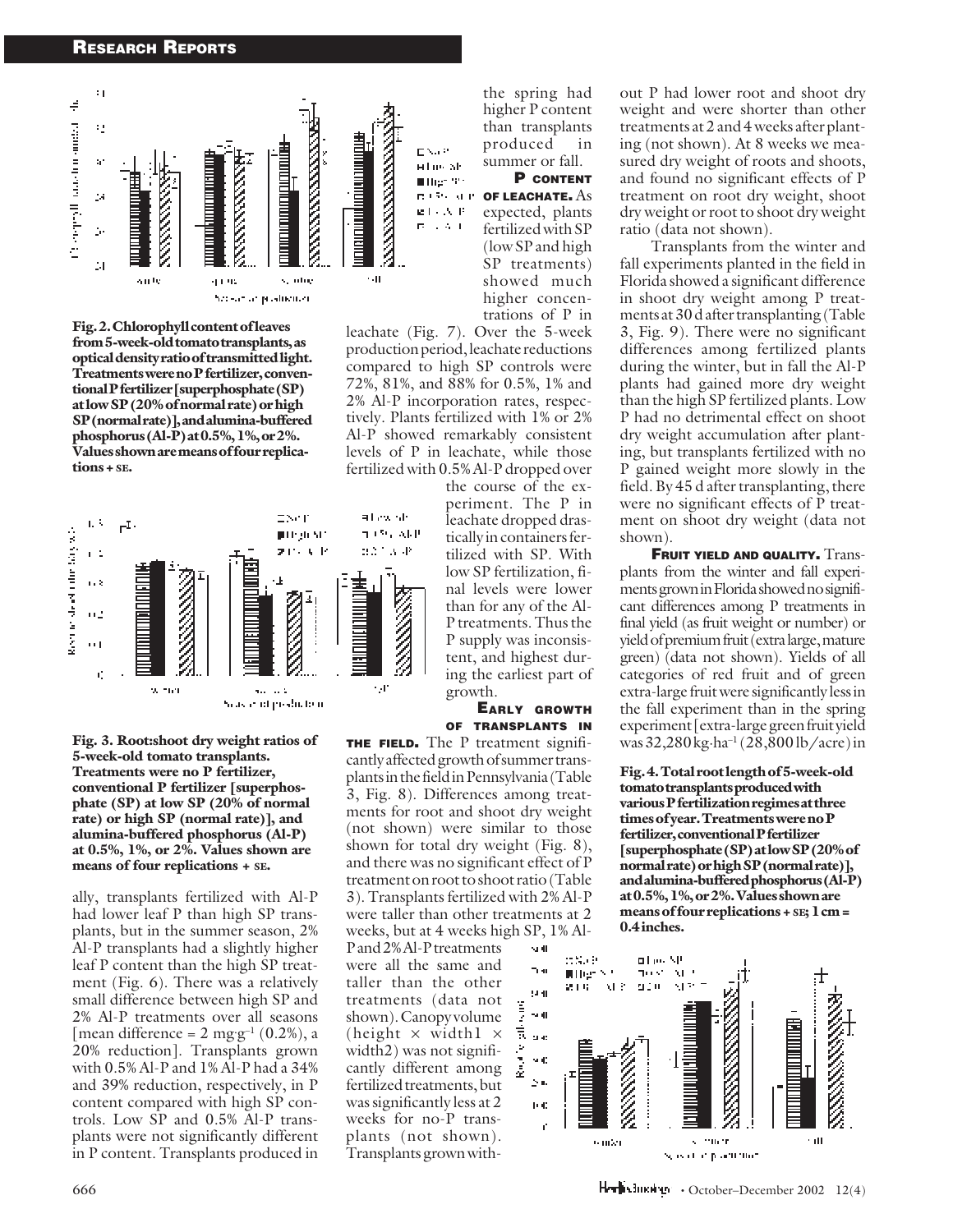

**Fig. 5. Specific root length, in cm root length per mg root dry weight, of 5 week-old tomato transplants produced with various P fertilization regimes at 3 times of year. Treatments were no P fertilizer, conventional P fertilizer [superphosphate (SP) at low SP (20% of normal rate) or high SP (normal rate)], and alumina-buffered phosphorus (Al-P) at 0.5%, 1%, or 2%. Values shown are means of four replications** + s $E$ ; 1 cm·mg<sup>-1</sup> = 932 ft/oz.



**Fig. 6. The P content of leaves from 5 week-old tomato transplants produced with various P fertilization regimes at three times of year. Treatments were no P fertilizer, conventional P fertilizer [superphosphate (SP) at low SP (20% of normal rate) or high SP (normal rate)], and alumina-buffered phosphorus (Al-P) at 0.5%, 1%, or 2%. Values shown are means of 4 replications + SE; 1 mg·g–1 = 0.1%.**

spring and  $24,748$  kg $\cdot$ ha<sup>-1</sup> (22,080 lb/acre) in fall, with different spacing]. Traditionally, yields are lower in the fall in Florida due predominantly to heat stress related flower abortion (C. Vavrina, personal communication).

In Pennsylvania, fruit from summer transplants were grown in the field and harvested on two dates, 16 and 17 weeks after transplanting. Yield, expressed as fruit weight, fruit number, or weight, number, or percent of fruit in the largest fruit class, was not significantly different among P treat-

ments (data not shown). The average yield of extra-large fruit over all treatments was 15,931 kg·ha–1 (14,506 lb/ acre).

## **Discussion**

Tomato transplants produced with 1% or 2% Al-P were of equal size and equal

or better quality compared with those produced with conventional fertilization (high SP). Despite the variations in transplant growth during different seasons, dry weight accumulation, leaf area, and leaf number were comparable among these treatments (Fig. 1). Chlorophyll ratings were significantly higher in Al-P treatments compared with high SP controls in all seasons except spring (Fig. 2). Plants grown

with low SP showed similarly elevated chlorophyll readings. Excess P availability reduces leaf chlorophyll content (Marschner, 1995). Higher leaf chlorophyll content may benefit transplants by increasing light capture prior to full canopy development. Neither low SP nor Al-P were effective for reducing height of young transplants, however. Only the no-P treatment had this effect.

In summer and fall, the transplants grown with 0.5% Al-P were smaller than those grown with higher Al-P concentrations (Fig. 1) and had substantially reduced P content of their leaves (Fig. 6). Plants fertilized with 0.5% Al-P during production were not significantly different from higher Al-P treatments in growth in the field in either Pennsylvania (Fig. 8) or Florida (Fig. 9). This treatment therefore may have been borderline in its ability to

supply adequate P for optimal growth. The rate at which the amendment is incorporated affects two aspects of P nutrition. The first is the total amount of P in the medium, including Albound and free forms. Although we have shown that Al-P amendments provided adequate P to growing plants over periods exceeding a year (Brown et al., unpublished data), these plants were grown in larger containers which had a greater volume of medium, and therefore a larger amount of Al-P. In the very small containers used for plug production, the volume of medium relative to root length and plant size is very low, and therefore contains less Al-P, which could be a significant limitation. The second effect of the incorporation rate is to determine the mean distance between Al-P particles, which in turn determines the distance roots must grow to gain access to the P supply. This distance is greater when the incorporation rate is lower.

Reducing the rate of conventional P fertilizer by 80% (low SP treatment) produced transplants equal in dry weight to the high SP and Al-P treatments (Fig. 1). Although these plants were 5 to 6 cm shorter than the high SP and 1% or 2% Al-P treatments at 4 weeks after transplanting (Fig. 8), they were not significantly different in root or shoot dry weight or canopy volume at that time (data not shown). The low SP treatment therefore had surprisingly few negative effects on plant growth. This suggests that it may be possible to substantially reduce P fertilization during transplant production without compromising performance. This strategy would have less benefit than use of Al-P in terms of

**Fig. 7. The P content of leachate from tomato transplants during one 5-week production cycle. Treatments were: no P fertilizer, conventional P fertilizer [superphosphate (SP) at low SP (20% of normal rate) or high SP (normal rate)], and alumina-buffered phosphorus (Al-P) at 0.5%, 1%, or 2%. Values shown are means of four replications + SE. Analysis of variance indicated significant main effects and interaction of P treatment and time (***P* **< 0.001); 100** µ**M = 3.1 ppm.**

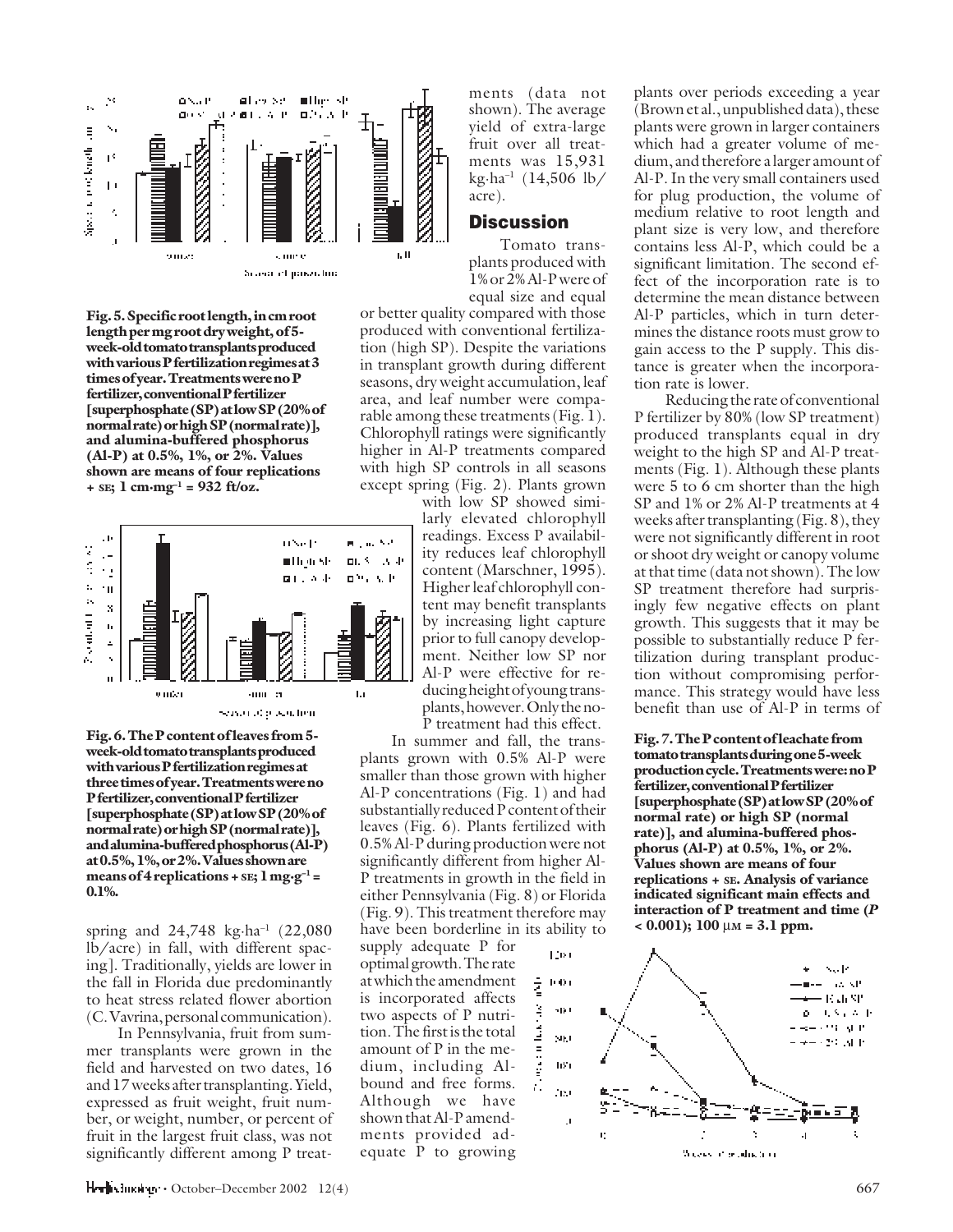**Table 3. Analysis of variance results for growth of transplants in the field in Florida (FL) during the spring and fall seasons and in Pennsylvania (PA) during the summer. Season significantly affected dry weight of the shoots on both dates in FL (***P* **< 0.001), but there was no significant interaction between P treatment and season for plant growth at the FL site. F ratio values are shown; NS,\*\*,\*\*\*Nonsignificant or significant at** *P* **< 0.01 or 0.001, respectively.**

| <b>Site</b> | Variable         | <b>Assessment time</b> |                   |  |
|-------------|------------------|------------------------|-------------------|--|
|             |                  | 2 weeks                | 4 weeks           |  |
| <b>PA</b>   | Total dry wt     | $11.6***$              | $11.2***$         |  |
|             | Shoot dry wt     | $11.8***$              | $11.2***$         |  |
|             | Root dry wt      | $6.1**$                | $7.6***$          |  |
|             | Root:shoot ratio | 1.7 <sup>NS</sup>      | 1.2 <sup>NS</sup> |  |
|             | Plant height     | $15.1***$              | $23.9***$         |  |
|             | Canopy volume    | $8.9***$               | 1.2 <sup>NS</sup> |  |
| FL          | Variable         | 30d                    | 45 d              |  |
|             | Shoot dry wt     | $4.0^{**}$             | 1.3 <sup>NS</sup> |  |



**Fig. 8. Total dry weight (shoot + root) of summer transplants 2 and 4 weeks after planting to a field in Pennsylvania (PA). Treatments during transplant production were: no P fertilizer, conventional P fertilizer [superphosphate (SP) at low SP (20% of normal rate) or high SP (normal rate)], and alumina-buffered phosphorus (Al-P) at 0.5%, 1%, or 2%. All plants received equal and adequate fertilization in the field. Values shown are means of four replications + SE. Note the difference in scales on y-axes; 1.0 g = 0.035 oz.**

effects on P leaching, but the reduction in P in leachate is still substantial (Fig. 7).

The P content of the low SP and 0.5% Al-P leaves were similar, and intermediate between the no P and high SP or higher Al-P treatments (Fig. 6). Leaf P content has been shown to be associated with total yield in tomato, with yield reductions occurring when leaves sampled 21 d after transplanting had below 3 to 4 mg·g<sup>-1</sup>  $(0.3\%$  to 0.4%) P (Grubinger et al., 1993), which was the approximate P content of leaves in the 5-week-old no-P transplants in our experiment (Fig. 6). Low-P and 0.5% Al-P transplants had leaf P contents ranging from  $4.5 \text{ mg·g}^{-1} (0.45\%)$ (summer) to 8.6 mg $\cdot$ g<sup>-1</sup> (0.86%) (spring), above the suggested minimum, but plants grown with 0.5% Al-P still showed some growth reduction (Fig. 1), suggesting borderline P status. The minimum leaf P content for optimal yield may be higher when leaves of younger plants are sampled.

Plants under very low P availability typically display increased root to shoot ratio (Broschat and Klock-Moore, 2000; Jeschke et al., 1996). We observed this effect in some of our treatments. During the summer production season, when leaf P content was lowest (Fig. 6), the root to shoot dry weight ratio of low SP plants was similar to that of no-P transplants, and both were significantly higher than the other treatments (Fig. 3). In the win-

ter season, only no-P transplants had elevated root to shoot ratio (Fig. 3). In previous work with Al-P, we showed that root to shoot ratio was doubled in P-deficient  $[1 \mu M (0.03 ppm) P]$ compared with P-sufficient [50  $\mu$ M (1.5 ppm) P] bean (*Phaseolus vulgaris*) plants

(Borch et al., 1999). However, when adequate P was supplied to marigolds with 2% to 8% Al-P, the root to shoot ratio was unaffected or reduced, depending on cultivar, compared to the soluble-fertilizer controls (Lin et al., 1996). Likewise, in these experiments we found no significant difference among 1% Al-P, 2% Al-P, and high SP treatments in root to shoot dry weight ratio (Fig. 3). Only the treatments which reduced P content (Fig. 6) produced a significant increase in root to shoot dry weight ratio (Fig. 3).

Root length was significantly increased in Al-P and low SP treatments (Fig. 4). The specific root length was also increased (Fig. 5), suggesting that the roots produced in Al-P or low SP were of smaller diameter or lower density. Visual examination of these roots suggests that Al-P and low SP plants had more fine roots, which would increase nutrient uptake during transplant production and after planting in the field. Work with bell peppers (*Capsicum anuum*) showed that directseeded plants had more than three times greater proportion of total root dry mass as lateral roots (which tend to be fine) and greater root growth rates than transplants (Leskovar and Cantliffe, 1993). An increased development of fine roots might therefore be important for transplant establishment. Al-P transplants grown in the field in Florida in the fall experiment did produce more shoot dry weight than high SP controls by 30 d after transplanting (Fig. 9). Although we

#### **Fig. 9. Shoot dry weight of tomato plants grown in the field in Florida (FL), measured 30 d after transplanting. Treatments during transplant production were: no P fertilizer, conventional P fertilizer [superphosphate (SP) at low SP (20% of normal rate) or high SP (normal rate)], and alumina-buffered phosphorus (Al-P) at 0.5%, 1%, or 2%. All plants received equal and adequate fertilization in the field. Values shown are means of six replications (spring) or four replications (fall) + SE; 1 g = 0.035 oz.**



 $\mathsf{H}\text{-}\mathsf{H}$  October–December 2002 12(4)